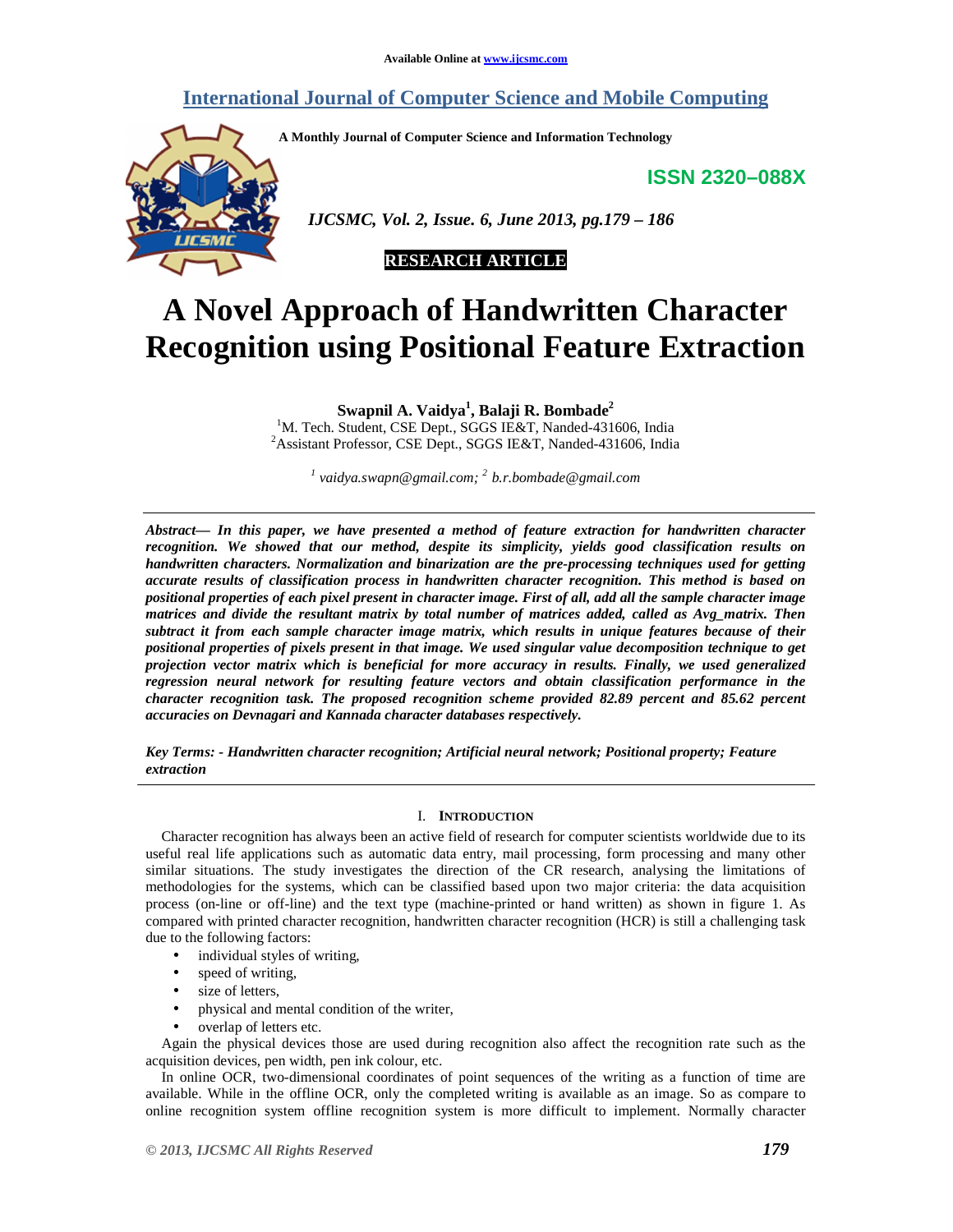recognition system can be divided into three steps namely pre-processing, feature extraction and classification. Pre-processing is subjected to a number of preliminary processing steps such as noise reduction, normalization, compression, etc. to make it usable in the descriptive stages of character analysis. The main aim of this step is to produce data that are easy for the character recognition (CR) systems to operate accurately. Feature extraction stage is most important stage which is used to remove redundancy from data and capture useful information. Fundamental component of characters, on the basis of which character can be differentiated, called features. And lastly, classification stage is to recognize characters or words on the basis of features.

In the literature, a number of approaches are available for pre-processing, segmentation, feature extraction, classification, and post-processing. However, two critical issues of developing a handwriting recognition system are:

- selection of a feature set and
- designing a classifier.

But as compared to the human recognition ability and requirements of applications, the current recognition accuracy by computers is still insufficient.

The rest of this paper is organized as follows. Section 2 reviews previous work on character recognition. This is followed by the introduction of the proposed algorithm in Section 3. Different databases used for this recognition system and how they are created are explained in Section 4. In Section 5, experimental results are reported and discussed. Finally, conclusions are drawn in Section 6.



Fig. 1 Different areas of character recognition

## II. **RELATED WORK**

In this section, we review previous work on character recognition of machine-printed and handwritten character images. All this work is categorized using four basic steps used for recognition of character. The limitations of different methods used for both handwritten and printed character recognition are also mentioned here.

# *1) Pre-processing*

There are numerous tasks to be completed before performing character recognition. Pre-processing consists of a few types of sub processes to clean the document image and make it appropriate to carry the recognition process accurately such as binarization, noise removal, normalization, skew correction, thinning and slant removal.

Binarization is a method of transforming a gray scale image into a black and white image, which is used by [1, 7, 10, 15, 17] to get accurate features. The most commonly used method is Otsu's method [22, 30]. Global thresholding has a good performance in the case that there is a good separation between the foreground and the background. Implementation of bit plane method is simple and efficient [27]. The bit planes is isolated by simply dividing the image matrix by successive powers of 2, throwing away remainder and seeing if the final bit is 0 or 1.

Digital images are prone to many types of noises. Noise in a document image is due to poorly photocopied pages. Salt and pepper noise arises due to scanning process and quality of the paper being scanned thereby corrupting the pixels. Median filter is used for removal of salt and pepper noise [37]. Wiener Filtering method [29] and morphological operations can be performed to remove noise. There are number of Morphological operation, which is used for connecting broken strokes, eliminating small breaks and holes, reducing the width of the line to some extent [15, 17, 20].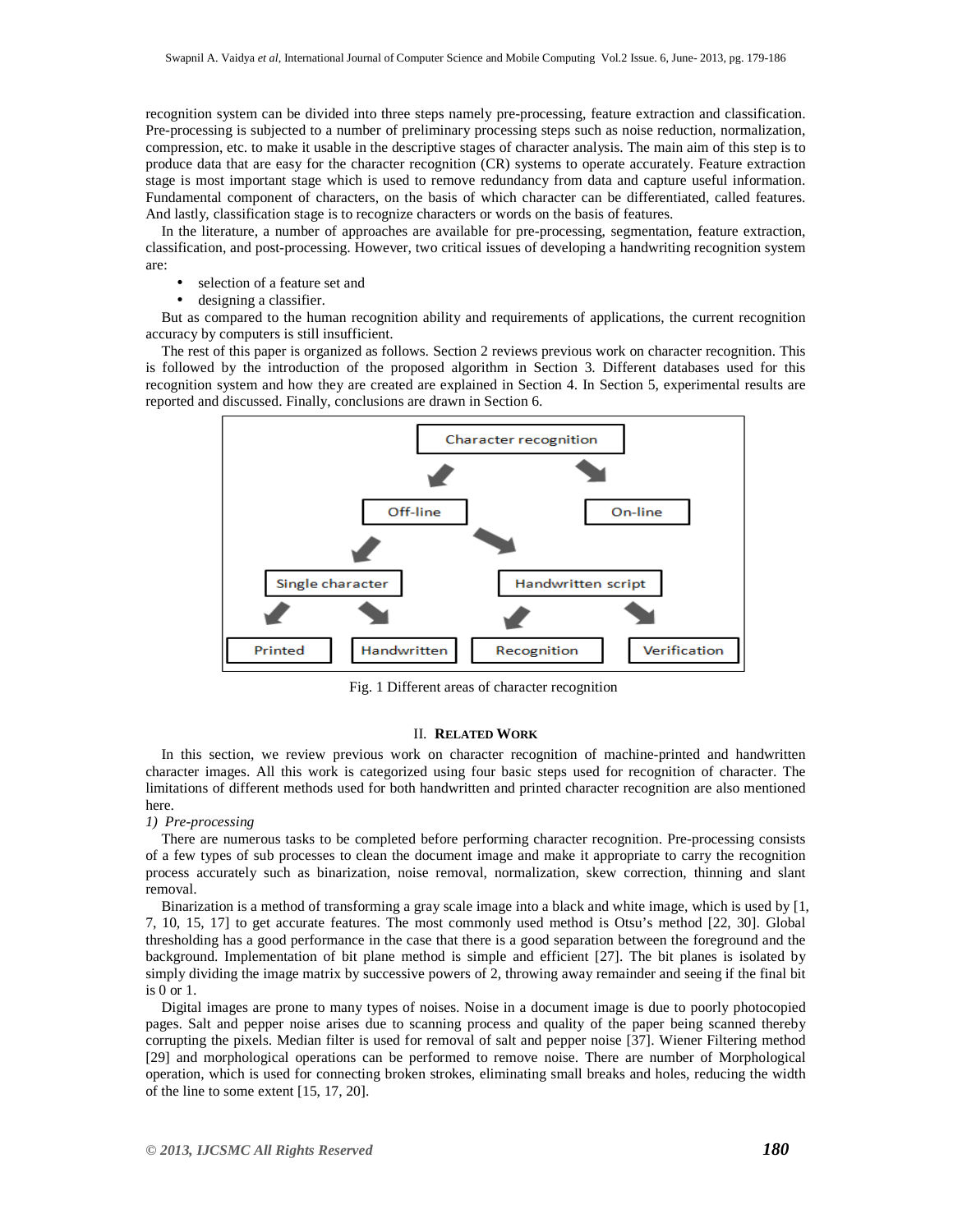Normalization is the process of converting a random sized image into a standard size. To bring all characters into a common size platform in order to extract features on the same footing, a minimum bounding box is fitted to the character  $[12, 15]$  and the element is cropped and then resized to fit into  $32x64$  window  $[7]$ . In  $[37]$ , the cropped element is normalized to a size of 36x36 pixels without disturbing the aspect ratio using bilinear standard transformation. There is another method for resampling which is based on equiarc length [42]. Java Image Class [31] normalization techniques could be used for standard sized images.

Thinning is a pre-process which results in single pixel width image to recognize the handwritten character easily. The detailed information about the thinning algorithm is available in [7, 33]. Slant removal is used in [20] to get better results. Projection profile method can be used for skew detection and correction of image [22].

# *2) Segmentation*

Segmentation is a process which is used to split the document images into lines, words and characters. Segmentation of handwritten documents is more complex than typewritten documents. Segmentation of lines and words are done using the horizontal and vertical projection profiles of the scanned document image [36].

A two stage segmentation technique has been adopted in [32, 36]. Yungang Zhang and Changshui proposed a new algorithm for character segmentation. They use Hough transformation for a Character Segmentation of License plate [34]. In [28], B. Vijay Kumar et al. used a method based on the analysing the vertical projection of a character is developed to find column index (break point). With the help of these column indexes, segmentation is carried out.

#### *3) Feature Extraction*

Feature extraction is very problem dependent. Good features are those whose values are similar for objects belonging to the same category and distinct for objects in different categories. In [36], Discrete Wavelet Transform is applied on the contour points to get wavelet descriptors which serve as features for the character. Sarveswaran K. et al. divide character image into 15x15 grids i.e. 225 parts [1]. If the region is coloured black then corresponding region is represented by 1 otherwise 0. All written characters are converted into binary numbers and these entries are written onto a text file, where each character consists of 225 binary numbers. Each 15x15 binary matrix is further divided into 5 x 5 small matrices. Number of 1's present in each region considered as feature. Jarernsri L. Mitrpanont extracts features which are totally based on analysis of contour characteristics [2]. In [3], image is firstly divided into number of zones and then chain code is used for each zone as a feature. Fourier transform is used to extract features called as Fourier descriptor in [4]. G. Vamvakas et al. [5] used features which are based on horizontal and vertical zones, the projections of the character profiles, distances from the character boundaries and profiles from the character edges. Mamatha H. R. et al. used the run length count (RLC) method for feature extraction [24]. In [27], zone and distance metric based feature extraction system is presented. De Cao Tran et al. proposed an analytic method in which the accented character is segmented into two parts: the root character and the accent part that are recognized separately and SVM classifier is used, which is the one implemented in the LibSVM software package, as classifier [21].

In [8], Tian-Fu Gao et al. proposed linear discriminant analysis (LDA) based compound distance measure for discriminating similar characters in handwritten Chinese character recognition. Four sided projections of alphabets can be used for feature extraction [9]. In [10], offline recognition of segmented handwritten characters based on the fuzzy-zoning and normalized vector distance measures. Roberts filter is applied on the normalized image to obtain gradient image and curvature feature are computed using biquadratic interpolation method [13]. A successful feature extraction method, Scale Invariant Feature Transform (SIFT), has been proposed by D. G. Lowe [38]. Lian-Wen Jin et al considered five different decompositional algorithms that work on either skeleton or contour of an image [39, 40]. In [17], the information of character's outline structure is used as the feature and takes the boundary chain code which is extracted based on regional projection as the feature of classifiers. Characters are grouped in to different classes based on their HLH intensity patterns and then extraction of features takes place [22]. Seiichi Uchida et al. [23] used two steps for character recognition that is, a training step and a recognition step. Firstly key points are detected from each training pattern by using the speeded up robust features (SURF) [41] key point detector. Secondly, a square area around each key point is described as a 128-dimensional SURF feature vector. Euclidean 1-nearest-neighbor (1NN) is used in recognition step.

#### *4) Classification*

The extracted features are given as the input to the classification process. A bag of key points extracted from the feature extraction approaches are used for classification. There are some approaches that are used to classify the character features in the existing systems such as K-nearest Neighbour approach (NN), Fuzzy system, neural network, discriminate classifier, unsupervised classifier and so on.

Leena Ragha and M. Sasikumar used neural network multi-layer perceptron (MLP) with back-propagation (BP) for classification [3, 18, 35]. In [26], eigen values and their respective eigen vectors are used for the classification. Vishwaas M. et al. used Kohonen neural network (KNN) for classification of online handwritten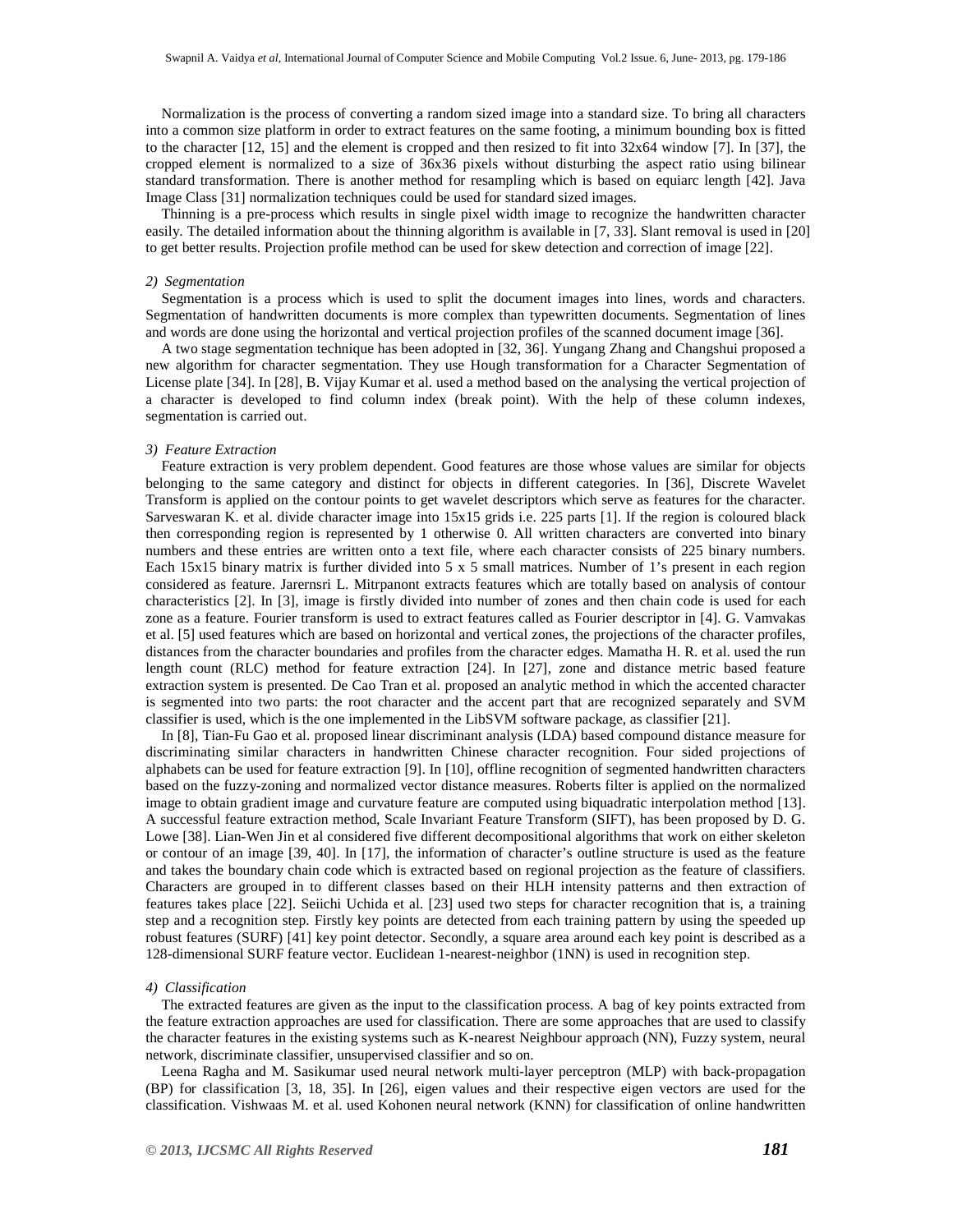character recognition (HCR) [25]. Kohonen Self Organizing Map is also used for training data [1]. Quadratic classifier is used by U. Pal et al. for classification to get better results of recognition [6].

In [13], U. Pal et al. are using twelve different classifiers like projection distance, subspace method, linear discriminant function, support vector machines, modified quadratic discriminant function, mirror image learning, Euclidean distance, nearest neighbour, k-Nearest neighbour, modified projection distance, compound projection distance and compound modified quadratic discriminant function, for comparative study. Direct matching technique is also used in which dissimilarity correlation and similarity correlation is used for classification [15]. Bagging algorithm is used to carry on the integration based on the HMM classifier [17]. This technology may reduce the variance and improve the performance. A novel intelligent method is presented in [19], which uses the particle swarm optimization (PSO) algorithm with adaptive inertia weight to train the neural networks.

# III. **PROPOSED ALGORITHM**

- 1. To get exact and unique features of every character image, first of all pre-processing is required. For preprocessing apply linear normalization to make resolution of 64x64. Then apply binarization technique to convert it into binary image.
- 2. Then take a complement of binary image, which means, zeros become ones and ones become zeros i.e. black and white are reversed.
- 3. After pre-processing step, add all training image matrices into single matrix of 64x64 and then divide it by total number of samples to get the average of all training images called as Avg\_matrix. In Avg\_matrix, if 1 is present then it means in each and every sample image that particular pixel is ON and for 0 values, it is vice versa. As values present in this matrix decreases from 1 to 0, possibility that the particular pixel is ON, is also decreases.
- 4. After creating Avg matrix, subtract it from each and every sample character image matrix to get unique features, results in matrix *X*.
- 5. Then to calculate covariance matrix and to compute the projection vector distance matrix, apply singular value decomposition (SVD) technique as it is more convenient to avoid larger calculations.

Suppose order of matrix *X* is mxn. In SVD matrix *X* can be factored as:

$$
X = U \ast S \ast V
$$

Where U and V are orthogonal matrices containing singular vectors, and S is the matrix of the form -nl where D is a diagonal matrix containing singular values of *X*. So, basically SVD breaks *X* into three components as shown in figure 2.



Fig. 2 pictorial representation of SVD

- 6. Consider first 100 columns i.e. first 100 vectors of matrix *U* and then take a transpose of matrix *U* to multiply it with matrix *X* to get final features for each sample.
- 7. Use Generalized Regression Neural Networks (GRNN) as a classifier. GRNN is a special case of Radial Basis Networks (RBN). Compared with its competitor, e.g. standard feed forward neural network, GRNN has several advantages. First of all, the structure of a GRNN is relatively simple and static with 2 layers, namely pattern and summation layers as shown in figure 3.

 $\mathbf{0}$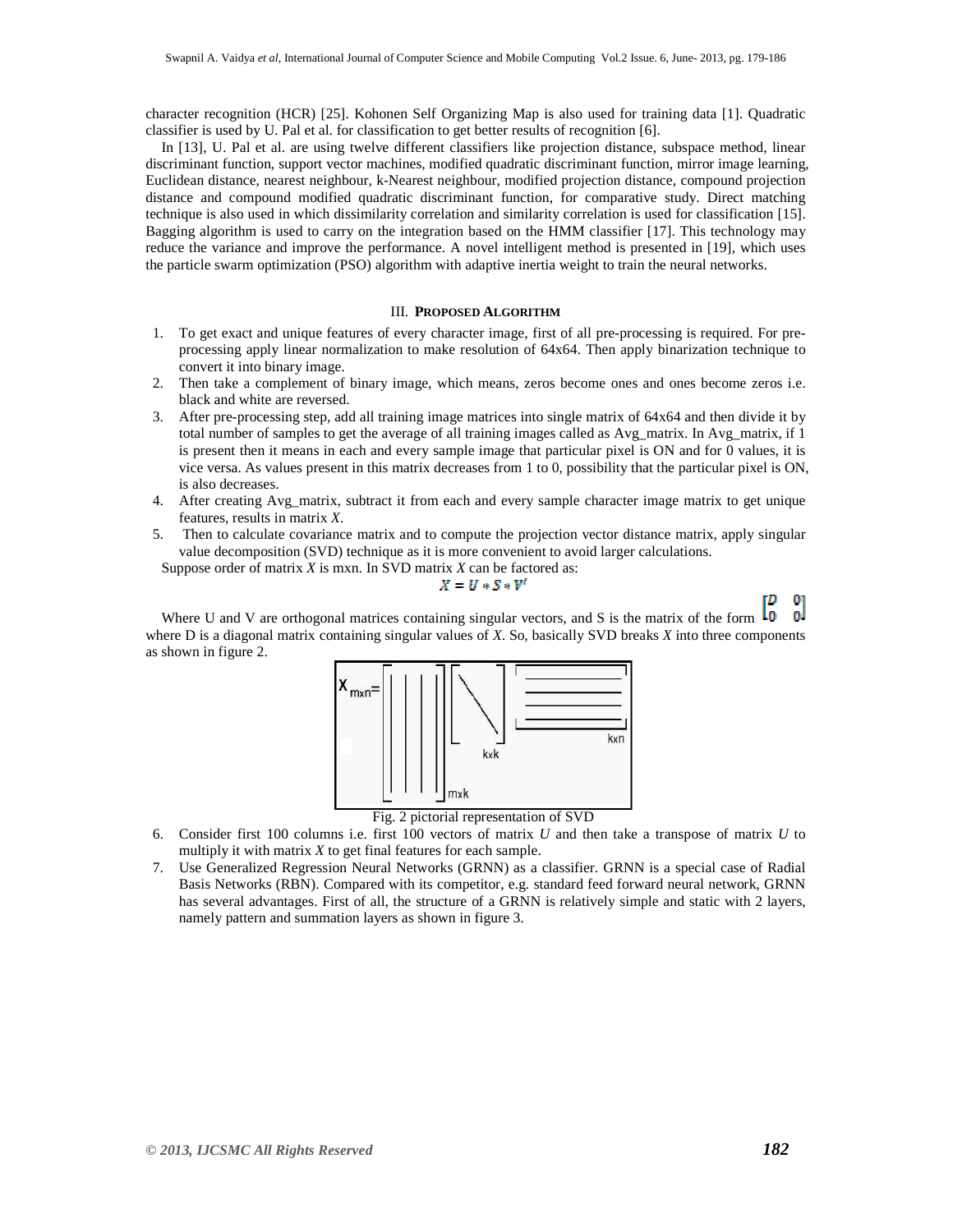

Fig. 3 Generalized Regression Neural Network

## IV. **DATABASE**

We used two different databases of two languages i.e. Devnagari and Kannada. Few samples of both languages are as shown in figure 4. For specific purpose we are used these two language database. All the basic characters present in Devnagari having majority of straight lines than curves and in Kannada database majority basic characters are made up of curves than straight lines.

So our proposed system is generalized handwritten character recognition system. Data used for the present work were collected from different individuals of various professions. We considered 4500 samples (100 from each class) of Devnagari basic characters (vowels as well as consonants) and 7350 (150 from each class) samples of Kannada basic characters for the experiment of proposed work.

|  |                                                                                                                                                                                                                                                | <u>अभार अभी था भयत्व दे र ललल</u> |   |      | ಕ ಕ ಕಿ ಕೆ   | $\sigma$           | ¢J |
|--|------------------------------------------------------------------------------------------------------------------------------------------------------------------------------------------------------------------------------------------------|-----------------------------------|---|------|-------------|--------------------|----|
|  | माआआ तुम्बाद्ध कर्माड़ा बाबा व व व                                                                                                                                                                                                             |                                   | ಖ |      | ಖ ಖ ಖ       |                    | ø  |
|  | <u>दिइ है अ.स.झ: अअत्र थ थ भ क्षं ध्र</u>                                                                                                                                                                                                      |                                   |   | σ    | ಗಿ ಗ        | $\Omega$           |    |
|  | $\frac{1}{3}$ $\frac{2}{3}$ $\frac{2}{3}$ $\frac{25}{3}$ $\frac{3}{3}$ $\frac{3}{3}$ $\frac{4}{3}$ $\frac{5}{3}$ $\frac{3}{3}$ $\frac{1}{3}$ $\frac{1}{2}$ $\frac{1}{6}$ $\frac{1}{4}$ $\frac{1}{4}$ $\frac{4}{9}$ $\frac{8}{3}$ $\frac{8}{3}$ |                                   | ಘ |      | ಕ್ಷ ಳು ಫೆ   |                    |    |
|  | <b>उ</b> ३५ छाउँ व ६ ४ ४ फि ५ फ स स स                                                                                                                                                                                                          |                                   |   |      | ಚ ಚ ಚಿ ಚ    | گە ئ               |    |
|  | $3389$ and $129$ s $3$ s a $99$ s $6$ s $8$                                                                                                                                                                                                    |                                   |   |      |             | u                  |    |
|  | क्किक्सिया है दे हैं भाभ भ ब्रेल्ड                                                                                                                                                                                                             |                                   |   |      | ಛ ಛ ಛ ಛ     |                    |    |
|  | $A \times B$ $B \times C$ $B \times C$ $C$ $D \times C$                                                                                                                                                                                        |                                   |   |      | ಜೆ ಜಿ ಜಿ ಜೆ |                    |    |
|  | प्रैलै विद्यमत तता यम्या जजा ज                                                                                                                                                                                                                 |                                   |   |      |             | dụ dự ân gh gio ch |    |
|  | कोजी अंब क भथ या रहर                                                                                                                                                                                                                           |                                   |   | జ ఞా |             | 匹                  |    |

Fig. 4 Few samples of Devnagari and Kannada Character database

# V. **EXPERIMENTAL RESULTS**

Matlab is the tool used for implementation. The proposed recognition scheme provided 82.89 percent and 85.62 percent accuracies on Devnagari and Kannada character databases respectively. To the best of our knowledge, the above recognition performance is better than other available recognition experiments on handwritten characters as shown in table 1.

For testing, 30% samples are taken from each class of both databases. In our recognition system, GRNN classifier is applied for classification.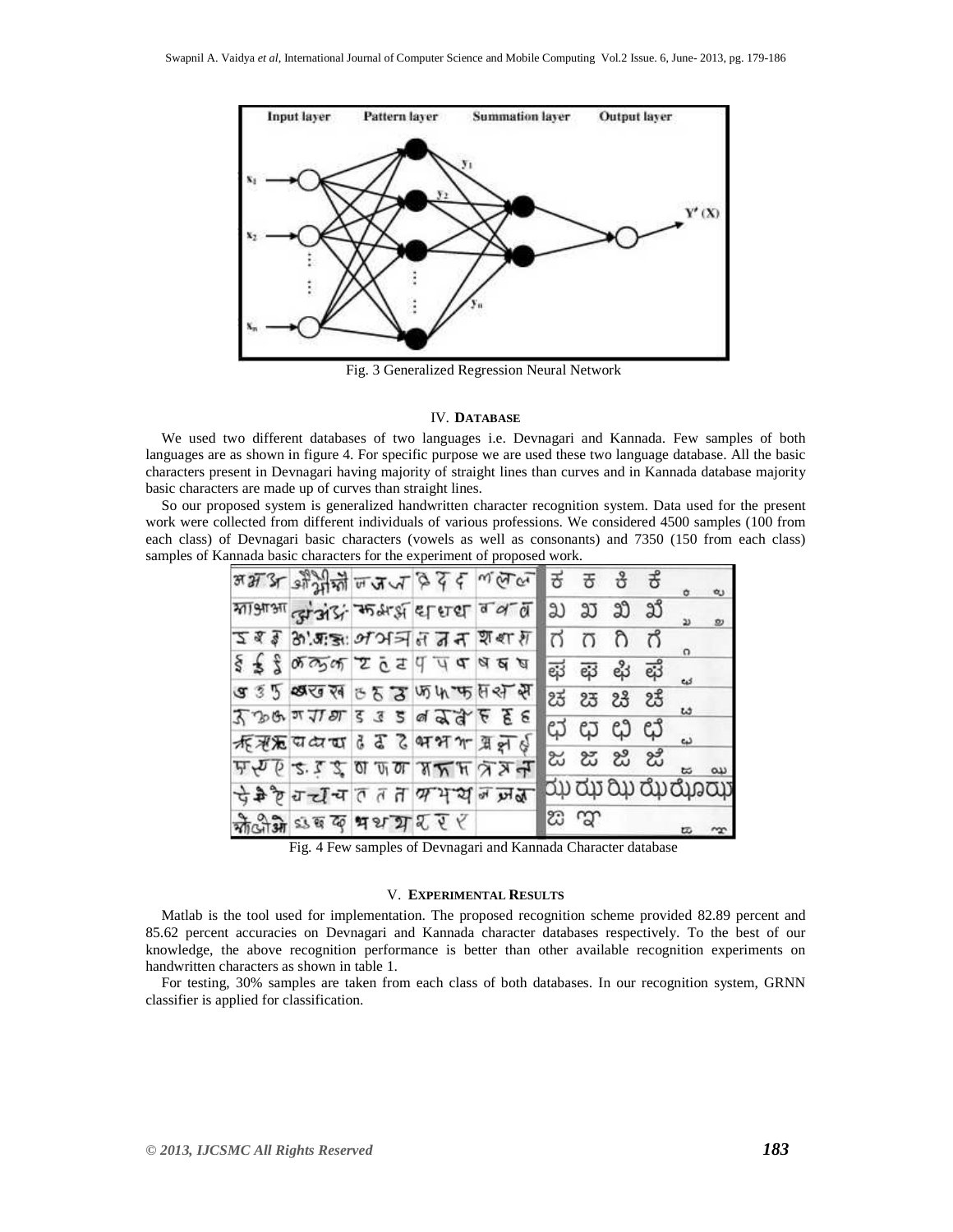| Sr. | Method proposed by    | Data size | <b>Accuracy</b> |  |  |  |  |
|-----|-----------------------|-----------|-----------------|--|--|--|--|
|     | Kumar and Singh [43]  | 200       | 80 %            |  |  |  |  |
|     | Sharma et al. [44]    | 11270     | 80.36 %         |  |  |  |  |
| 3   | Deshpande et al. [45] | 5000      | 82 %            |  |  |  |  |
|     | Proposed method for   |           |                 |  |  |  |  |
|     | A. Devnagari Database | 4500      | 82.89 %         |  |  |  |  |
|     | B. Kannada Database   | 7350      | 85.62 %         |  |  |  |  |

TABLE I Comparison of results

# VI. **CONCLUSIONS**

In this paper we present a GRNN classifier based system towards the recognition of offline Devnagari and Kannada handwritten characters. To the best of our knowledge there is no published work on the Kannada characters. From the experiment of 49 classes of Kannada we obtain encouraging results from our system although shapes of characters are very complex. As basic character set of Devnagari language are made up of straight lines than curve and for Kannada language, it is vice versa, so this recognition system can be used for handwritten character recognition of Indian languages.

## **REFERENCES**

- [1] Sarveswaran K., Ratnaweera D.A.A.C, "An Adaptive Technique for Handwritten Tamil Character Recognition", International Conference on Intelligent and Advanced Systems, pp. 151-156, 2007.
- [2] Jarernsri L. Mitrpanont, "Using Contour Analysis to Improve Feature Extraction in Thai Handwritten Character Recognition Systems", Seventh International Conference on Computer and Information Technology, pp. 668-673, 2007.
- [3] U. Bhattacharya, S. K. Ghosh and S. K. Parui, "A Two Stage Recognition Scheme for Handwritten Tamil Characters" Ninth International Conference on Document Analysis and Recognition (ICDAR), pp. 511-515, 2007.
- [4] J. Sutha, N. Ramaraj, "Neural Network Based Offline Tamil Handwritten Character Recognition System" International Conference on Computational Intelligence and Multimedia Applications, vol. 2, pp. 446-450, 2007.
- [5] G. Vamvakas, B. Gatos, S. Petridis and N. Stamatopoulos, "An Efficient Feature Extraction and Dimensionality Reduction Scheme for Isolated Greek Handwritten Character Recognition" Ninth International Conference on Document Analysis and Recognition, ICDAR, vol. 2, pp. 1073-1077, 2007.
- [6] U. Pal, T. Wakabayashi and F. Kimura, "A System for Off-line Oriya Handwritten Character Recognition using Curvature Feature" 10th International Conference on Information Technology, pp. 227-229, 2007.
- [7] Renju John, G.Raju and D. S. Guru, "1D Wavelet Transform of Projection Profiles for Isolated Handwritten Malayalam Character Recognition" International Conference on Computational Intelligence and Multimedia Applications, vol. 2, pp. 481-485, 2007.
- [8] Tian-Fu Gao, Cheng-Lin Liu, "LDA-Based Compound Distance for Handwritten Chinese Character Recognition," Ninth International Conference on Document Analysis and Recognition (ICDAR), vol. 2, pp. 904-908, 2007.
- [9] Sarbajit Pal, Jhimli Mitra, Soumya Ghose and Paromita Banerjee, "A Projection Based Statistical Approach for Handwritten Character Recognition," International Conference on Computational Intelligence and Multimedia Applications, vol. 2, pp. 404-408, 2007.
- [10] Lajish.V.L, "Handwritten Character Recognition using Perceptual Fuzzy-Zoning and Class Modular Neural Networks," 4th International Conference on Innovations in Information Technology, IIT '07. pp. 188-192, 2007.
- [11] Dr. P. S. Deshpande, Mrs. Latesh Malik and Mrs. Sandhya Arora, "Handwritten Devnagari Character Recognition Using Connected Segments and Minimum Edit Distance," IEEE Region 10 Conference on TENCON, pp. 1-4, 2007.
- [12] M. Hanmandlu, O.V. Ramana Murthy and Vamsi Krishna Madasu, "Fuzzy Model based recognition of handwritten Hindi characters," 9th Biennial Conference of the Australian Pattern Recognition Society on Digital Image Computing Techniques and Applications, pp. 454-461, 2007.
- [13] U. Pal, T. Wakabayashi and F. Kimura, "Comparative Study of Devnagari Handwritten Character Recognition using Different Feature and Classifiers," 10th International Conference on Document Analysis and Recognition, pp. 1111-1115, 2009.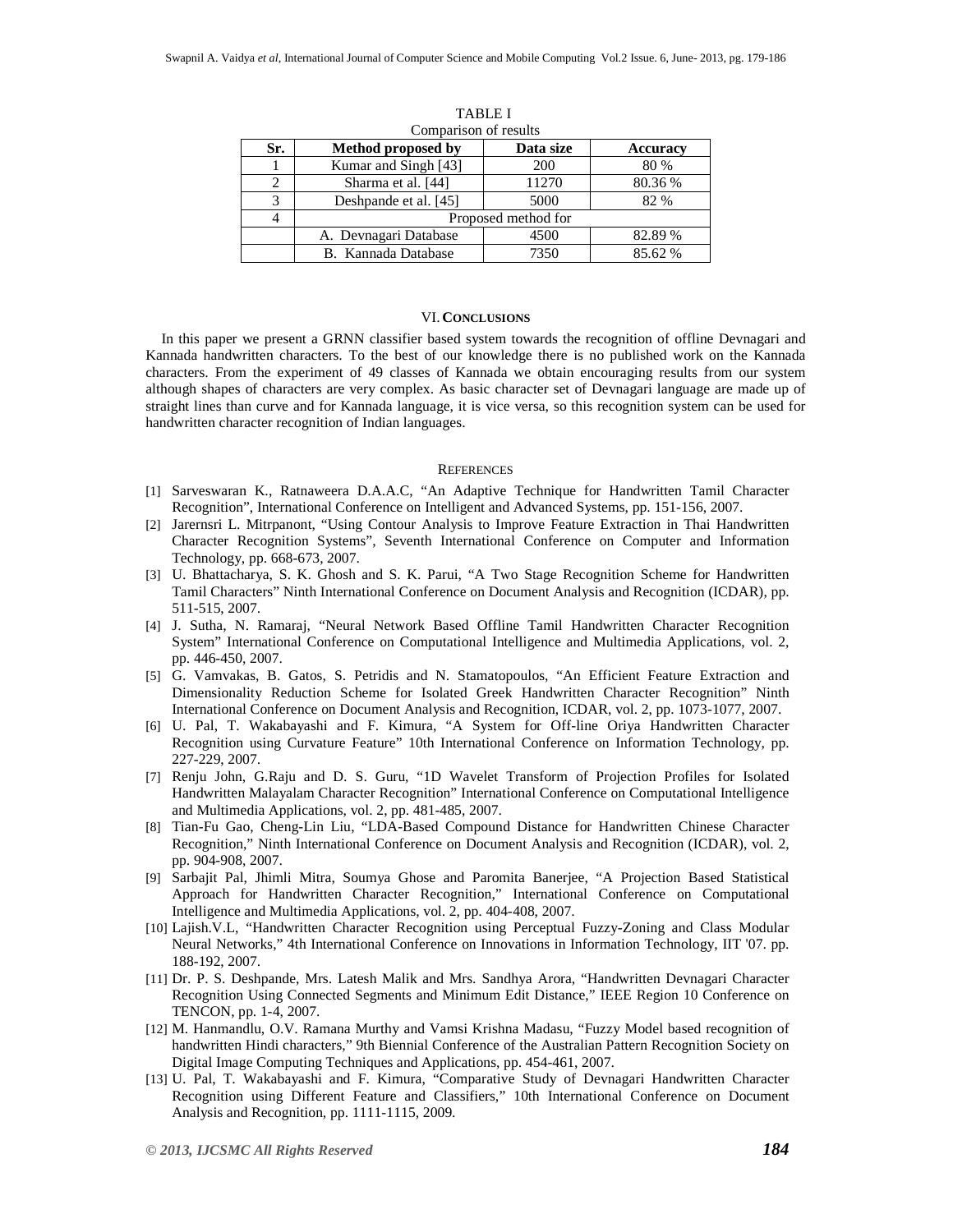- [14] Zhiyi Zhang, Lianwen Jin and Kai Ding, Xue Gao, "Character-SIFT: a novel feature for offline handwritten Chinese character recognition," 10th International Conference on Document Analysis and Recognition, pp. 763-767, 2009.
- [15] Supriya Deshmukh, Leena Ragha, "Analysis of Directional Features- Stroke and Contour for Handwritten Character Recognition," IEEE International Advance Computing Conference (IACC2009) Patiala, India, pp. 1114-1118, 6-7 March 2009.
- [16] J. C. Lee, T. J. Fong and Y. F. Chang, "Feature Extraction for Handwritten Chinese Character Recognition Using X-Y Graphs Decomposition and Haar Wavelet," IEEE International Conference on Signal and Image Processing Applications, pp. 10-14, 2009.
- [17] Yan Zhang, Xiaodong Yao and Ching Chang, "Handwritten Character Recognition Using HMM Model Based on Bagging Method," International Conference on Computational Intelligence and Software Engineering, CiSE, pp. 1-4, 2009.
- [18] Xin Wang, Ting-lei Huang, Xiao-yu Liu, "Handwritten Character Recognition Based on BP Neural Network," Third International Conference on Genetic and Evolutionary Computing, pp. 520-524, 2009.
- [19] Guo Zhitao, Yuan Jinli, Dong Yongfeng and Gu Junhua, "Handwritten Chinese Characters Recognition Based on PSO Neural Networks," Second International Conference on Intelligent Networks and Intelligent Systems, pp. 350-353, 2009.
- [20] Saima Farhan, Muhammad Abuzar Fahiem and Huma Tauseef, "Geometrical Features Based Approach for the Classification and Recognition of Handwritten Characters," Second International Conference in Visualisation, pp. 185-190, 2009.
- [21] De Cao Tran, Patrick Franco and Jean-Marc Ogier, "Accented Handwritten Character Recognition Using SVM – Application to French," 12th International Conference on Frontiers in Handwriting Recognition, pp. 65-71, 2010.
- [22] M Abdul Rahiman, Aswathy Shajan, Amala Elizabeth, M K Divya, G Manoj Kumar and M S Rajasree, "Isolated Handwritten Malayalam Character Recognition using HLH Intensity Patterns," Second International Conference on Machine Learning and Computing, pp. 147-151, 2010.
- [23] Seiichi Uchida and Marcus Liwicki, "Part-Based Recognition of Handwritten Characters," 12th International Conference on Frontiers in Handwriting Recognition, pp. 545-550, 2010.
- [24] Mamatha H. R., Karthik S., Srikanta Murthy K., "Feature Based Recognition of Handwritten Kannada Numerals – A Comparative Study," International Conference on Computing, Communication and Applications (ICCCA), pp. 1-6, 22-24 Feb, 2012.
- [25] Vishwaas M., Arjun M. M., Dinesh R., "Handwritten Kannada Character Recognition based on Kohonen Neural Network", International Conference on Recent Advances in Computing and Software Systems (RACSS), pp. 91-97, 2012.
- [26] N. Sharma, U. Pal, and F. Kimur, "Recognition of Handwritten Kannada Numerals," 9th International Conference on Information Technology (ICIT'06), pp. 133-136, 2006.
- [27] S. V. Rajashekararadhya, P. Vanaja Ranjan, "Zone based Feature Extraction Algorithm for Handwritten Numeral Recognition of Kannada Script", IEEE International Advance Computing Conference (IACC 2009) Patiala, India, pp. 6-7, March 2009.
- [28] B. Vijay Kumar and A. G. Ramakrishnan, "Machine Recognition of Printed Kannada Text," Proceedings of Document Analysis Systems, (LNCS Springer), vol. 2423, pp. 37-48, 2002.
- [29] Stuti Asthana, Farha Haneef and Rakesh K. Bhujade, "Handwritten Multiscript Numeral Recognition using Artificial Neural Networks", International Journal of Soft Computing and Engineering, vol. 1, Issue 1, March 2011.
- [30] Rafael C. Gonzalez Gonzalez, Richard E. Woods, Digital Image Processing, Pearson Education Asia, 2nd Edition, 2002.
- [31] Rajashekararadhya S. V. and Vanaja Ranjan P., "Zone-Based Hybrid Feature Extraction Algorithm for Handwritten Numeral Recognition of two popular Indian Script," World Congress on Nature & Biologically Inspired Computing, pp. 526-530, 2009.
- [32] R. Sanjeev Kunte and Sudhaker Samuel R.D, "A Two stage Character Segmentation Technique for Printed Kannada Text," International Journal on Graphics, Vision and Image Processing, vol. 6, pp. 1-8, 2006.
- [33] Rafael C. Gonzalez, Richard E. woods and Steven L. Eddins, Digital Image Processing using MATLAB, Pearson Education, Dorling Kindersley, South Asia, 2004.
- [34] Rajashekararadhya S. V., Vanaja Ranjan P., Manjunath Aradhya V. N., "Isolated Handwritten Kannada and Tamil Numeral Recognition: A Novel Approach," First International Conference on Emerging Trends in Engineering and Technology- ICETET, pp. 1192-1195, 16-18 July 2008.
- [35] Leena Ragha, M. Sasikumar, "Adapting Moments for Handwritten Kannada Kagunita Recognition", Second International Conference on Machine Learning and Computing, IEEE Computer Society, Washington, DC, USA, pp. 125-129, 2010.